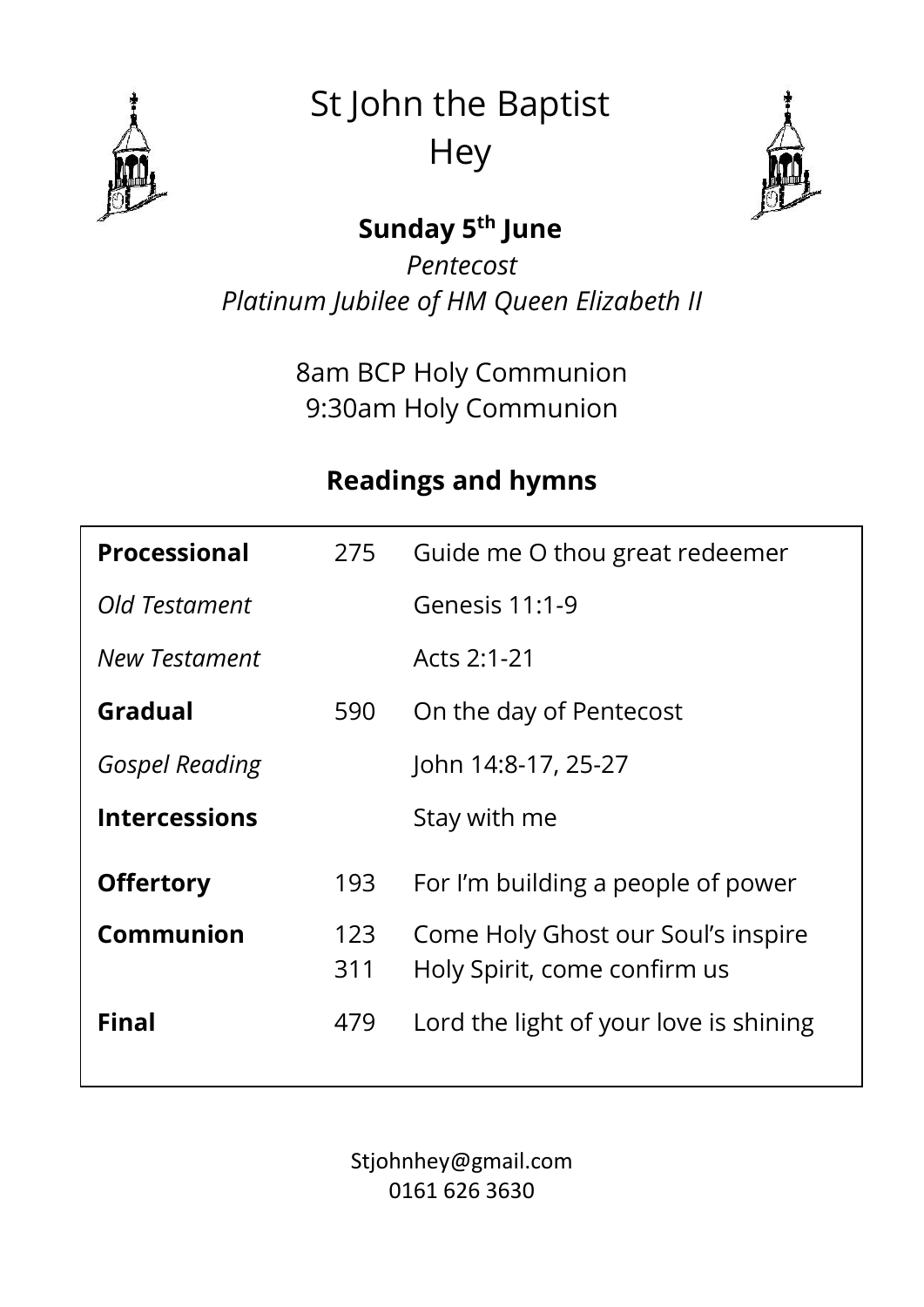#### **Collect**

Holy Spirit, sent by the Father, ignite in us your Holy fire; strengthen your children with the gift of faith, revive your church with the breath of love, and renew the face of the earth, through Jesus Christ our Lord. Amen.

### **Day by day scheme**

The day by day scheme is still running. If you would like to remember a loved one by making a donation, please speak to the clergy or any member of the PCC.

#### **Pentecost and Jubilee Coffee and cake**

After the 9:30am service today we are having a celebration for Pentecost and the Queen's Platinum Jubilee. Please come and join us for drinks and sweet treats!

#### **This week**

### **Wednesday 8 th June**

10am Holy Communion

# **Thursday 9 th June**

7pm Come and Praise

Stjohnhey@gmail.com 0161 626 3630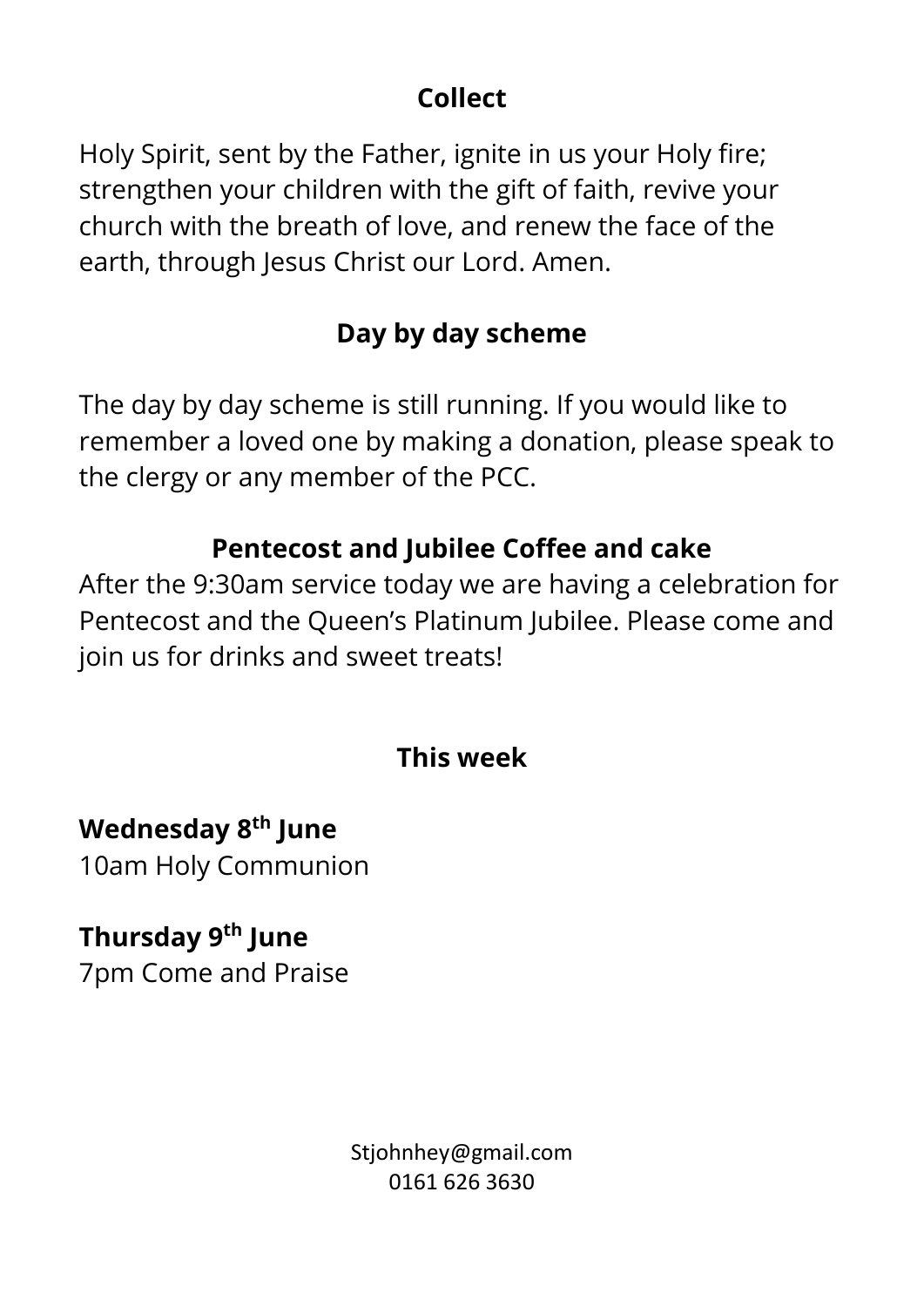#### **Our prayers are asked for:**

### **World**

For the coming of the Holy Spirit afresh on all Christians around the world.

#### **Diocese**

Bishops David, Mark, and Mark, Archdeacon David Sharples, Area Dean Revd Daniel Ramble, Lay Chair Liz Dent, Clergy, readers, and ALMs in our mission community.

#### **Street prayers**

Hollins Road and New Royd Avenue

### **Members of our church community**

Jean Smith, Enid Firth, Mary Lawton, Mark Crossley, Gordon Jackson, Barbara Brogan, Michael Brogan, Rev Canon Marcia Wall, and Rev Christine Steel

# **Day by day**

3<sup>rd</sup> June - Loving memories of Richard on his birthday 5<sup>th</sup> June - Mother and Father's wedding anniversary and in memory of Alan.

### **Recently Deceased**

John Cragg and Fr Derek Palmer

# **Years mind**

Rob Cooper, Alice Kershaw, and Vera Hulme